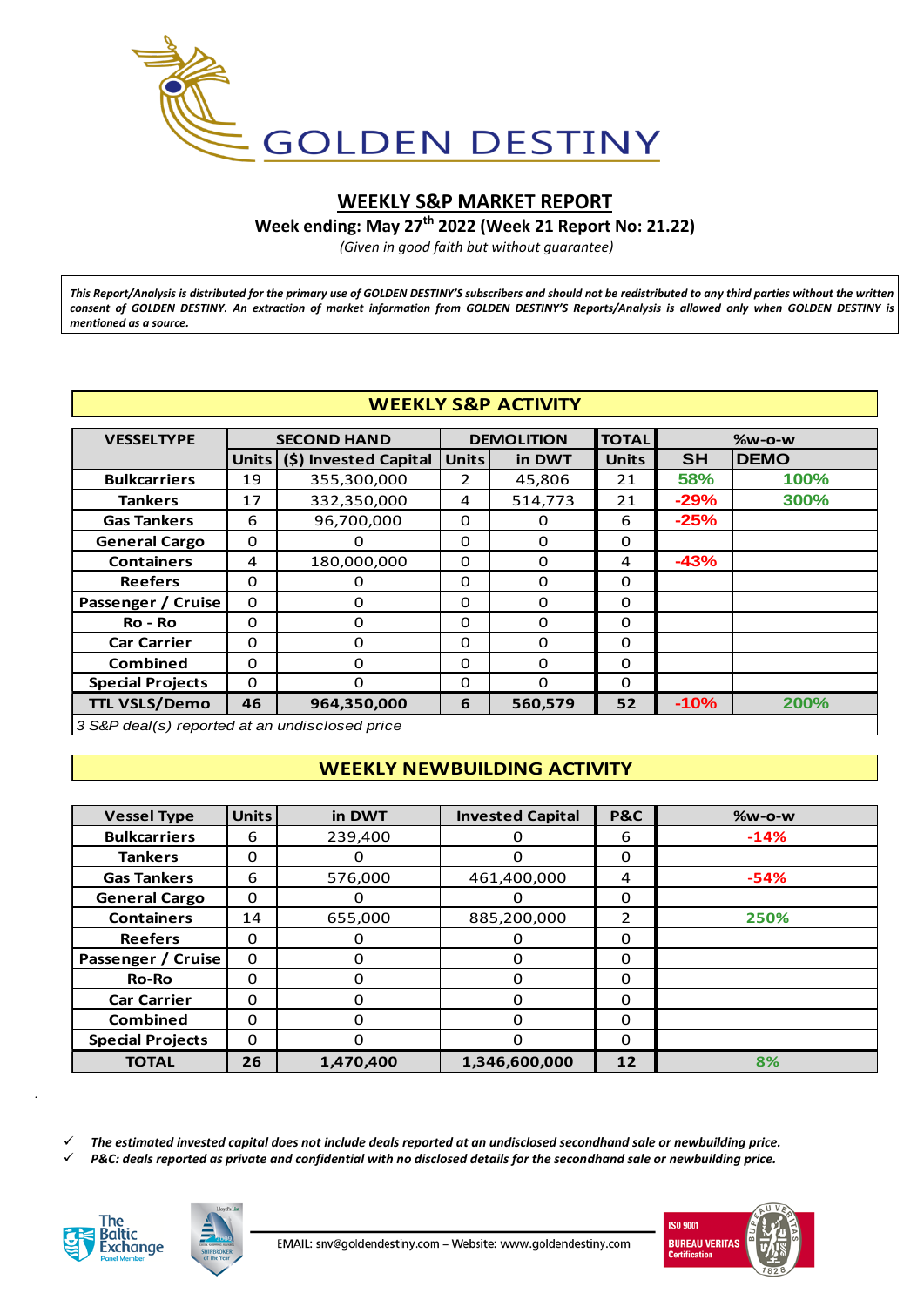|                       | SECONDHAND TONNAGE SOLD FOR FURTHER TRADING                                      | <b>GDSA</b><br>S&P |
|-----------------------|----------------------------------------------------------------------------------|--------------------|
|                       | <b>BULK CARRIERS</b>                                                             | US\$/Dwt           |
| <b>AQUADIVA</b>       | 182,060 DWT BLT 10 DEN 9 HO HA MAN-B&W 25,370 BHP                                |                    |
|                       | SOLD FOR ABT US \$32.5 MIL TO UNDISCLOSED BYRS                                   | 178.51             |
| <b>MOUNT NEVIS</b>    | 177,005 DWT BLT 05 JPN 9 HO HA MAN-B&W 22,923 BHP                                |                    |
|                       | SOLD FOR ABT US \$20.5 MIL TO GREEK BYRS.                                        | 115.82             |
| <b>COVENTRY</b>       | 82,464 DWT BLT 11 JPN 7 HO HA MAN-B&W 13,800 BHP                                 |                    |
|                       | SOLD FOR ABT US \$26 MIL TO UNDISCLOSED BYRS                                     | 315.29             |
|                       | MAJULAH HARBOURFRON 81,922 DWT BLT 14 CHR 7 HO HA MAN-B&W 13,134 BHP             |                    |
|                       | SOLD FOR ABT US \$31.65 MIL TO GREEK BYRS.COMMITTED                              | 386.34             |
| <b>CAPRICORN MOON</b> | 81,828 DWT BLT 15 PHI 7 HO HA MAN-B&W 13,134 BHP                                 |                    |
|                       | SOLD FOR ABT US \$33 MIL TO UNDISCLOSED BYRS                                     | 403.28             |
| <b>SITC HENGSHAN</b>  | 76,202 DWT BLT 13 CHR 7 HO HA MAN-B&W 11,901 BHP                                 |                    |
|                       | SOLD FOR AN UNDISCLOSED PRICE TO CHINESE BYRS OLD SALE                           | N/A                |
| <b>RIO TAMARA</b>     | 75,610 DWT BLT 14 CHR 7 HO HA MAN-B&W 13,134 BHP                                 |                    |
|                       | SOLD FOR ABT US \$24.5 MIL TO GERMAN BYRS                                        | 324.03             |
|                       | ATLANTIC MANZANILLO 63,590 DWT BLT 16 JPN 5 HO HA CR 4 x 30 T MAN-B&W 10,279 BHP |                    |
|                       | SOLD FOR ABT US \$33 MIL TO UNDISCLOSED BYRS                                     | 518.95             |
|                       | YANGZHOU CONFIDENCE 63,165 DWT BLT 17 CHR 5 HO HA CR 4 x 36 T MAN-B&W 11,285 BHP |                    |
|                       | SOLD FOR ABT US \$31 MIL TO UNDISCLOSED BYRS                                     |                    |
| <b>RU CHENG SHAN</b>  | 56,439 DWT BLT 13 CHR 5 HO HA CR 4 x 30 T MAN-B&W 11,557 BHP                     |                    |
|                       | SOLD FOR ABT US \$17.5 MIL TO UNDISCLOSED BYRS. AUCTION SALE.                    | 310.07             |
| NICOLAOS A.           | 53,806 DWT BLT 03 CHR 5 HO HA CR 4 x 30 T B&W 12,780 BHP                         |                    |
|                       | SOLD FOR ABT US \$14 MIL TO UNDISCLOSED BYRS                                     | 260.19             |
| <b>EVANS</b>          | 53,507 DWT BLT 09 CHR 5 HO HA CR 4 x 35 T MAN-B&W 12,889 BHP                     |                    |
|                       | SOLD FOR ABT US \$16.2 MIL TO UNDISCLOSED BYRS.                                  | 302.76             |
| <b>CRESTONE</b>       | 53,406 DWT BLT 09 CHR 5 HO HA CR 4 x 35 T MAN-B&W 12,889 BHP                     |                    |
|                       | SOLD FOR ABT US \$16.2 MIL TO UNDISCLOSED BYRS.                                  | 303.34             |
| <b>FORTUNE LORD</b>   | 45,600 DWT BLT 97 JPN 5 HO HA CR 4 x 30 T B&W 11,301 BHP                         |                    |
|                       | SOLD FOR ABT US \$7 MIL TO UNDISCLOSED BYRS.                                     | 153.51             |
| <b>CAPE MORETON</b>   | 32,959 DWT BLT 10 CHR 5 HO HA CR 4 x 30 T MAN-B&W 8,810 BHP                      |                    |
|                       | SOLD FOR ABT US \$15 MIL TO CHINESE BYRS                                         | 455.11             |
| TAN BINH 239          | 32,912 DWT BLT 10 CHR 5 HO HA CR 4 x 30 T MAN-B&W 7,926 BHP                      |                    |
|                       | SOLD FOR ABT US \$13.25 MIL TO UNDISCLOSED BYRS.                                 | 402.59             |
| <b>TEAM CHALLENGE</b> | 28,710 DWT BLT 04 JPN 5 HO HA CR 4 x 31 T MITSUBISHI 8,022 BHP                   |                    |
|                       | SOLD FOR ABT US \$10 MIL TO UNDISCLOSED BYRS                                     | 348.31             |
| <b>LION</b>           | 27,917 DWT BLT 96 JPN 5 HO HA CR 4 x 30 T B&W 8,900 BHP                          |                    |
|                       | SOLD FOR ABT US \$8 MIL TO UNDISCLOSED BYRS.                                     | 286.56             |

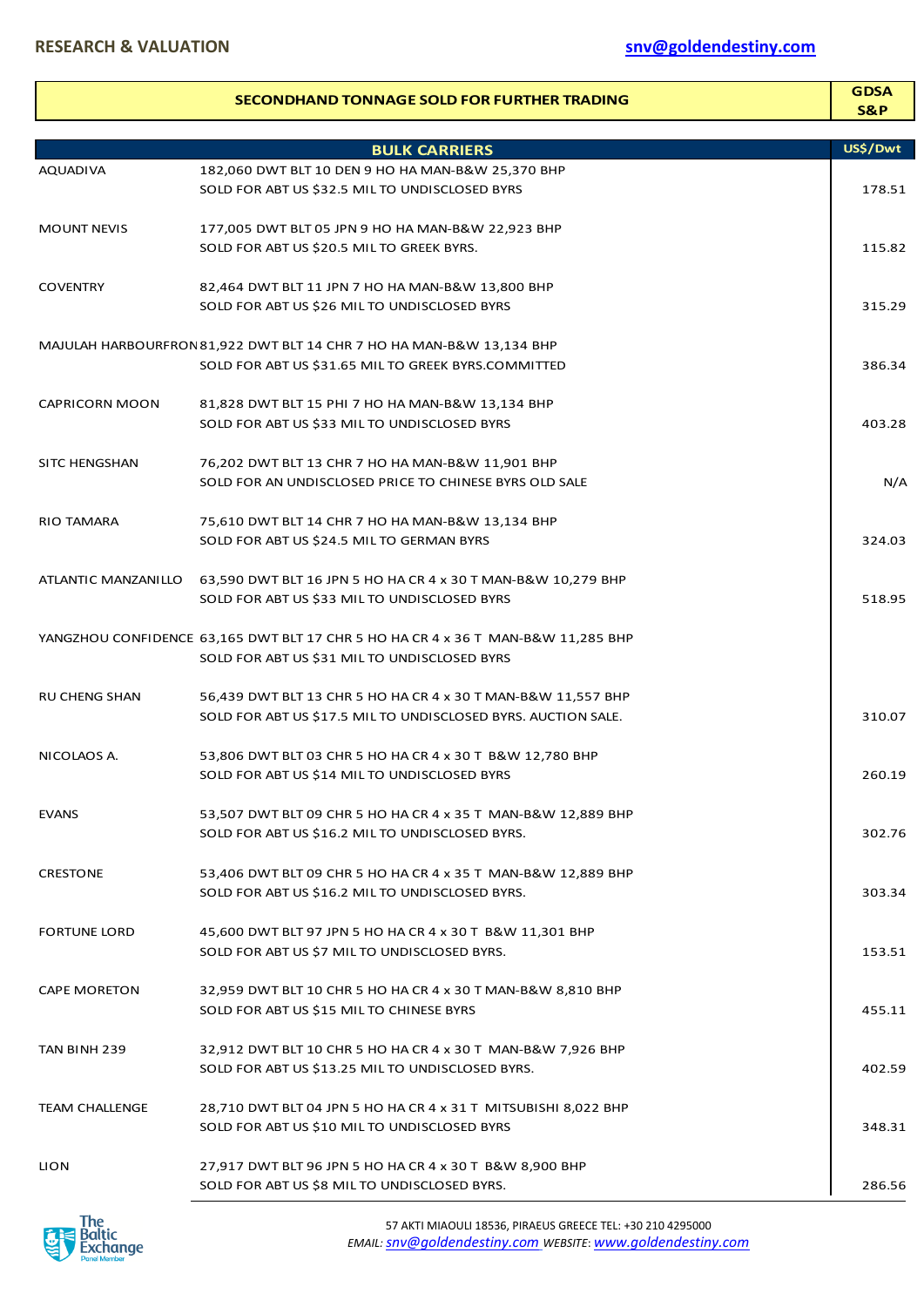l.

| <b>SENSEI</b>                                                    | 21,955 DWT BLT 94 JPN 4 HO HA CR 4 x 30 T MITSUBISHI 7,199 BHP<br>SOLD FOR ABT US \$6 MIL TO UNDISCLOSED BYRS                                                                                                                                                                                                                           | 273.29   |
|------------------------------------------------------------------|-----------------------------------------------------------------------------------------------------------------------------------------------------------------------------------------------------------------------------------------------------------------------------------------------------------------------------------------|----------|
|                                                                  | <b>TANKERS</b>                                                                                                                                                                                                                                                                                                                          | US\$/Dwt |
| <b>NUCLEUS</b><br><b>NEPTUN</b>                                  | 307,284 DWT BLT 07 CHR DH 15 TNKS OIL CAP. 334,616 CBM WARTSILA 39,972 BHP<br>307,284 DWT BLT 07 CHR DH 15 TNKS OIL CAP. 334,615 CBM WARTSILA 39,972 BHP                                                                                                                                                                                |          |
|                                                                  | SOLD ENBLOC FOR ABT US \$30.80 MIL EACH TO ASIAN BYRS.                                                                                                                                                                                                                                                                                  | 100.23   |
| MENDELEEV PROSPECT<br><b>GAGARIN PROSPECT</b><br>SAMUEL PROSPECT | LOMONOSOV PROSPECT 113,226 DWT BLT 18 KRS DH 12 TNKS OIL CAP. 123,970 CBM WARTSILA 18,733 BHP<br>113,189 DWT BLT 18 KRS DH 12 TNKS OIL CAP. 123,976 CBM WARTSILA 18,733 BHP<br>113,170 DWT BLT 18 KRS DH 12 TNKS OIL CAP. 123,976 CBM WARTSILA 18,733 BHP<br>113,095 DWT BLT 19 KRS DH 12 TNKS OIL CAP. 123,976 CBM WARTSILA 18,733 BHP |          |
|                                                                  | SOLD ENBLOC FOR ABT US \$40.80 MIL EACH TO GREEK BYRS.                                                                                                                                                                                                                                                                                  | 360.76   |
| <b>BW ORINOCO</b><br><b>BW LENA</b>                              | 76,580 DWT BLT 07 CHR DH 12 TNKS COATED - CLD OIL CAP. 80,741 CBM MAN-B&W 16,680 BHP<br>76,578 DWT BLT 07 CHR DH 12 TNKS COATED - CLD OIL CAP. 80,741 CBM MAN-B&W 16,680 BHP                                                                                                                                                            |          |
|                                                                  | SOLD ENBLOC FOR ABT US \$11.80 MIL EACH TO GERMAN BYRS                                                                                                                                                                                                                                                                                  | 154.09   |
| <b>JAL SASVATA</b>                                               | 46,590 DWT BLT 09 JPN DH 12 TNKS COATED - CLD OIL CAP. 52,137 CBM MAN-B&W 12,889 BHP<br>SOLD FOR ABT US \$17 MIL TO UNDISCLOSED BYRS.                                                                                                                                                                                                   | 364.89   |
| SANMAR SOPRANO                                                   | 45,861 DWT BLT 02 JPN DH 16 TNKS COATED - CLD OIL CAP. 50,750 CBM MITSUBISHI 12,601 BHP<br>SOLD FOR ABT US \$6.1 MIL TO UNDISCLOSED BYRS.SS/DD DUE                                                                                                                                                                                      | 133.01   |
| VALLE DI NAVARRA                                                 | 42,721 DWT BLT 02 KRS DH 12 TNKS COATED - COILED OIL CAP. 42,561 CBM B&W 11,665 BHP<br>SOLD FOR ABT US \$5.9 MIL TO MIDDLE EASTERN BYRS.HIGH COMMISSIONS SS/DD DUE 07/2022                                                                                                                                                              | 138.11   |
| <b>BALTIC COMMANDER</b>                                          | 37,418 DWT BLT 00 KRS DH 12 TNKS COATED - COILED OIL CAP. 41,392 CBM B&W 12,916 BHP<br>SOLD FOR ABT US \$5.8 MIL TO TURKISH BYRS. HIGH COMMISSION                                                                                                                                                                                       | 155.01   |
| <b>GOLD OCEAN</b>                                                | 37,320 DWT BLT 07 KRS DH 12 TNKS COATED - CLD OIL CAP. 43,427 CBM MAN-B&W 12,900 BHP<br>SOLD FOR ABT US \$10 MIL TO EUROPEAN BYRS                                                                                                                                                                                                       | 267.95   |
| <b>CLAXTON BAY</b>                                               | 36,686 DWT BLT 10 KRS DH 16 TNKS COATED OIL CAP. 40,443 CBM MAN-B&W 10,686 BHP<br>SOLD FOR ABT US \$15.5 MIL TO UNDISCLOSED BYRS                                                                                                                                                                                                        | 422.50   |
| <b>MEHMET A</b>                                                  | 20,528 DWT BLT 11 TRK DH 14 TNKS COATED - COILED OIL CAP. 23,215 CBM MAK 8,158 BHP<br>SOLD FOR ABT US \$10 MIL TO UNDISCLOSED BYRS                                                                                                                                                                                                      | 487.14   |
| <b>ORIENTAL ROSE</b>                                             | 14,351 DWT BLT 06 JPN DH 18 TNKS COATED - CLD OIL CAP. 16,234 CBM MAN-B&W 6,037 BHP<br>SOLD FOR ABT US \$10.8 MIL TO SKOREAN BYRS.STST                                                                                                                                                                                                  | 752.56   |
| LS EVA                                                           | 4,726 DWT BLT 07 TRK DH 12 TNKS COILED OIL CAP. 5,067 CBM MAK 3,589 BHP<br>SOLD FOR ABT US \$2.85 MIL TO TURKISH BYRS.SS/DD DUE. MARINE LINE COATING                                                                                                                                                                                    | 603.05   |
|                                                                  |                                                                                                                                                                                                                                                                                                                                         |          |
|                                                                  | 57 AKTI MIAOULI 18536, PIRAEUS GREECE TEL: +30 210 4295000<br>EMAIL: snv@goldendestiny.com WEBSITE: www.goldendestiny.com                                                                                                                                                                                                               |          |

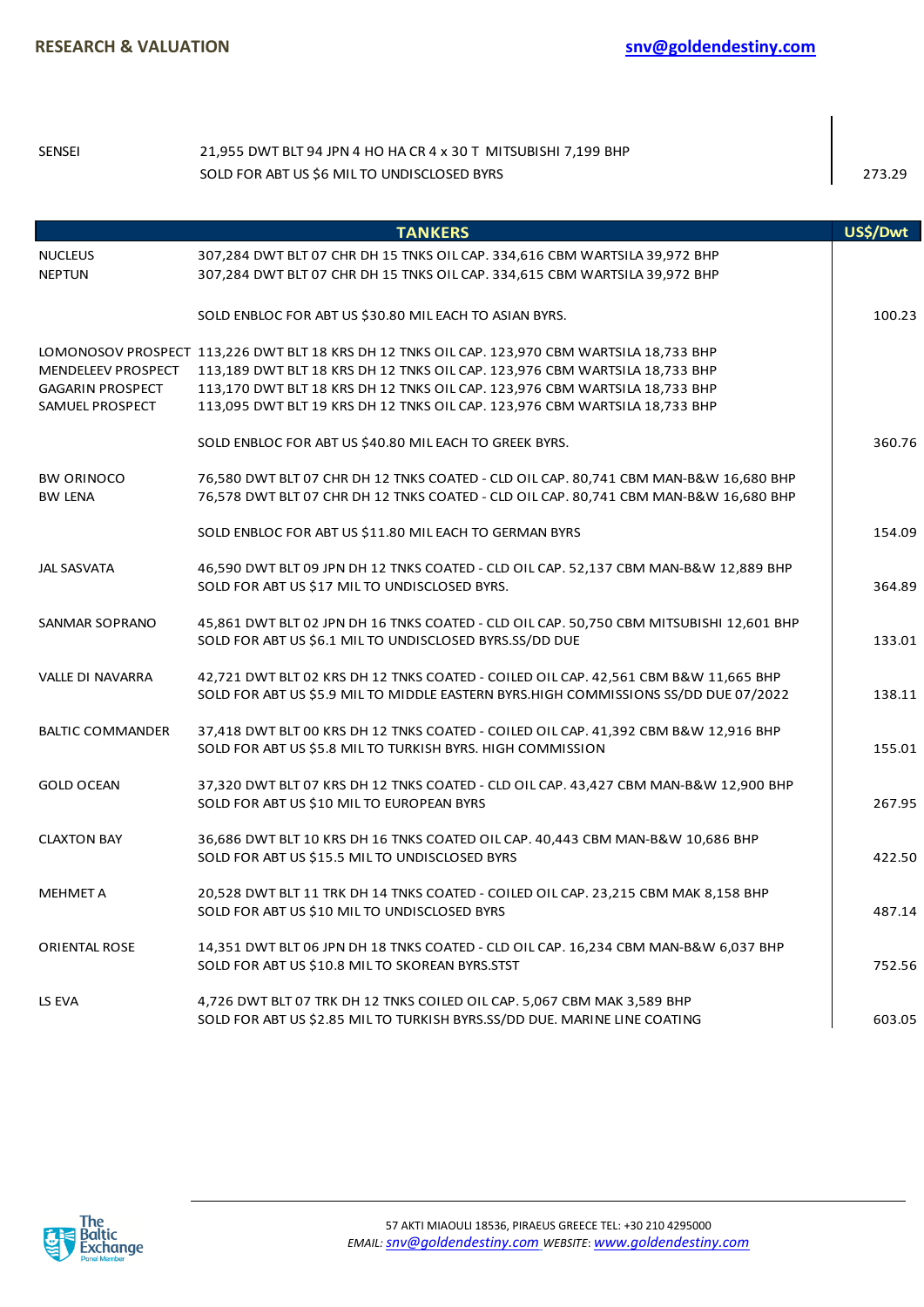|                        | <b>CONTAINERS</b>                                                         | US\$/Teu |
|------------------------|---------------------------------------------------------------------------|----------|
| <b>MAERSK NIJMEGEN</b> | 33,450 DWT BLT 09 KRS 2,556 TEU WARTSILA 29,313 BHP                       |          |
| <b>MAERSK NIAGARA</b>  | 33,434 DWT BLT 08 KRS 5 HO HA 2,556 TEU WARTSILA 29,313 BHP               |          |
| <b>MAERSK NIAMEY</b>   | 33,413 DWT BLT 09 KRS 2,556 TEU WARTSILA 29,313 BHP                       |          |
|                        | SOLD ENBLOC FOR ABT US \$150 MIL TO EUROPEAN BYRS. ICE CLASS 1A           | 19,562   |
| <b>HANSA COBURG</b>    | 23,451 DWT BLT 07 CHR 1,740 TEU MAN-B&W 22,656 BHP                        |          |
|                        | SOLD FOR ABT US \$30 MIL TO FRENCH BYRS                                   | 17,241   |
|                        |                                                                           |          |
|                        | <b>GAS TANKERS</b>                                                        | US\$/Cbm |
| <b>COUGAR</b>          | 54,450 DWT BLT 15 KRS DB GAS CAP. 82,320 CBM MAN-B&W 16,859 BHP           |          |
|                        | SOLD FOR ABT US \$70 MIL TO JAPANESE BYRS. AGAINST 10 YRS T/C.            | 850.34   |
| <b>JAG VIJAYA</b>      | 26,897 DWT BLT 97 JPN DB 3 TNKS GAS CAP. 34,712 CBM MITSUBISHI 13,090 BHP |          |
|                        | SOLD FOR ABT US \$9.5 MIL.TO UNDISCLOSED BYRS.SS/DD DUE 07/2022           | 273.68   |
| <b>MARIGOLA</b>        | 17,779 DWT BLT 99 ITL DH GAS CAP. 17,559 CBM SULZER 10,601 BHP            |          |
|                        | SOLD FOR ABT US \$8.2 MIL. TO UNDISCLOSED BYRS                            | 467.00   |
| SIBUR VORONEZH         | 22,780 DWT BLT 13 KRS DB GAS CAP. 20,311 CBM MAN-B&W 10,578 BHP           |          |
| <b>SIBUR TOBOL</b>     | 22,765 DWT BLT 13 KRS DB GAS CAP. 20,311 CBM MAN-B&W 10,578 BHP           |          |
|                        |                                                                           |          |
|                        | SOLD ENBLOC FOR AN UNDISCLOSED PRICE TO UAE BYRS. OLD DEAL                | N/A      |
| <b>CLIPPER HARALD</b>  | 13,712 DWT BLT 99 GEU DB GAS CAP. 12,423 CBM B&W 10,850 BHP               |          |
|                        | SOLD FOR ABT US \$9 MIL TO INDIAN BYRS.                                   | 724.46   |

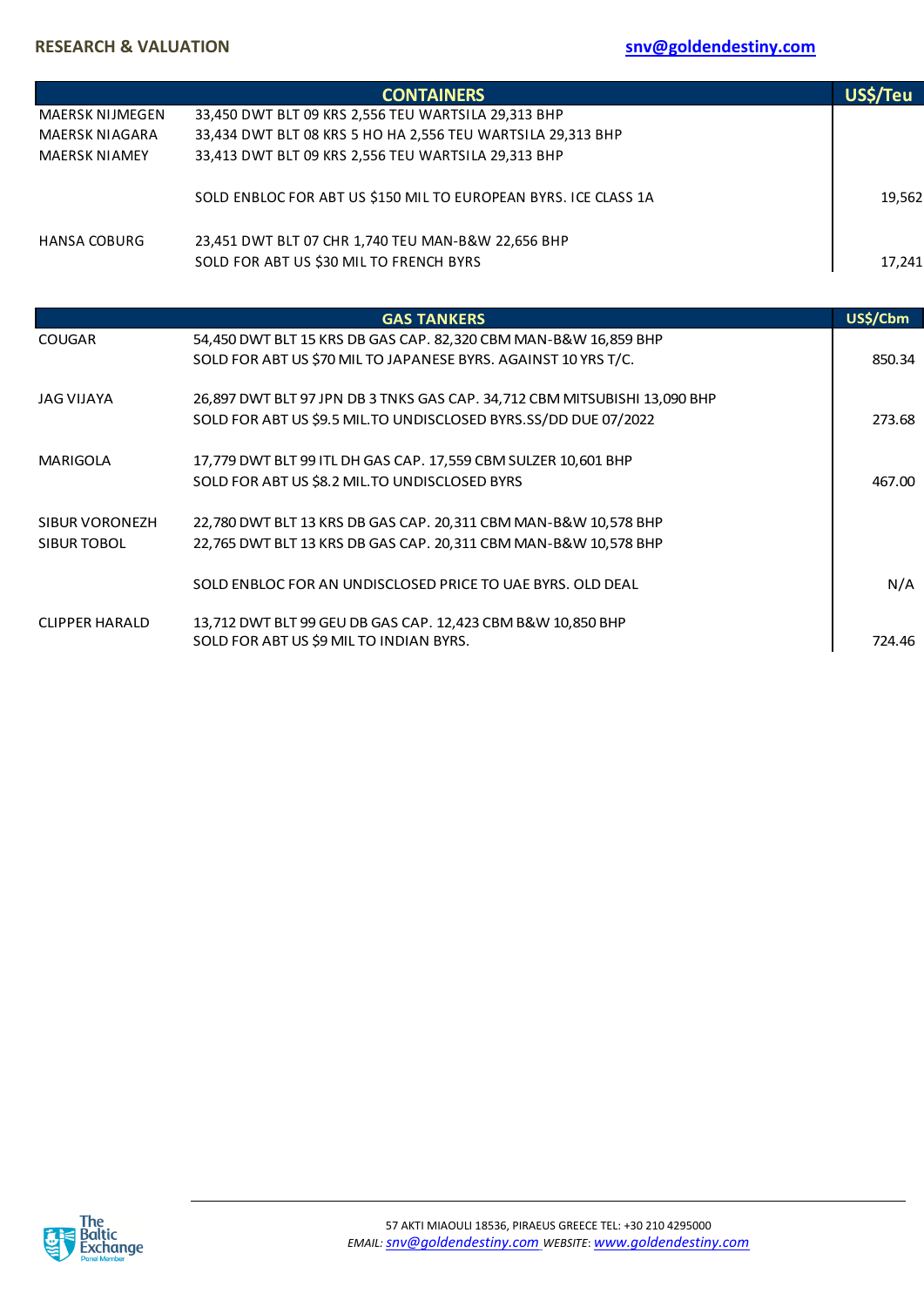#### **NEWBUILDING MARKET ORDERS**

|              | <b>BULK CARRIERS</b> |                   |                |                  |                |             |                |  |  |  |
|--------------|----------------------|-------------------|----------------|------------------|----------------|-------------|----------------|--|--|--|
| <b>Units</b> | Dwt                  | <b>Contractor</b> | <b>Country</b> | <b>Builder</b>   | <b>Country</b> | <b>Dely</b> | Price(\$)/unit |  |  |  |
|              | 39,900               | Nisshin Kaiun KK  | JPN            | Jiangmen Nanyang | PRC            | 2024        |                |  |  |  |

|              |            |                        | <b>GAS TANKERS-LNG</b> |                |                |             |                |
|--------------|------------|------------------------|------------------------|----------------|----------------|-------------|----------------|
| <b>Units</b> | <b>Dwt</b> | <b>Contractor</b>      | <b>Country</b>         | <b>Builder</b> | <b>Country</b> | <b>Dely</b> | Price(\$)/unit |
|              | 96,000     | Adnoc                  | <b>UAE</b>             | Jiangnan       | <b>PRC</b>     | 2026        |                |
| 175,000 cbm  |            |                        |                        |                |                |             |                |
|              | 96,000     | <b>TMS Cardiff Gas</b> | GR                     | Samsung        | <b>SKR</b>     | 2026        | \$230.7 mil    |
| 175,000 cbm  |            |                        |                        |                |                |             |                |

|                      |            |                            | <b>CONTAINERS</b> |                         |            |      |                |
|----------------------|------------|----------------------------|-------------------|-------------------------|------------|------|----------------|
| <b>Units</b>         | <b>Dwt</b> | Contractor                 | <b>Country</b>    | <b>Builder</b>          | Country    | Dely | Price(\$)/unit |
| h                    | 40,000     | Interasia Lines Taiwan Ltd | <b>TWN</b>        | Nihon                   | <b>JPN</b> | 2024 | ۰              |
| 3,000 TEU            |            |                            |                   |                         |            |      |                |
| 6                    | 80,000     | CMA CGM                    | <b>FR</b>         | Hyundai                 | <b>SKR</b> | 2026 | \$120 mil      |
| 8,000 TEU. LOI stage |            |                            |                   |                         |            |      |                |
|                      | 21,500     | PanOcean                   | <b>SKR</b>        | Hyundai Mipo            | <b>SKR</b> | 2025 | \$34.6 mil     |
| 1,800 TEU            |            |                            |                   |                         |            |      |                |
| 4                    | 13,000     | <b>CSSC Leasing</b>        | <b>PRC</b>        | <b>Wuchang SB Group</b> | <b>PRC</b> | 2024 | $$24$ mil      |
| 1,000 TEU            |            |                            |                   |                         |            |      |                |

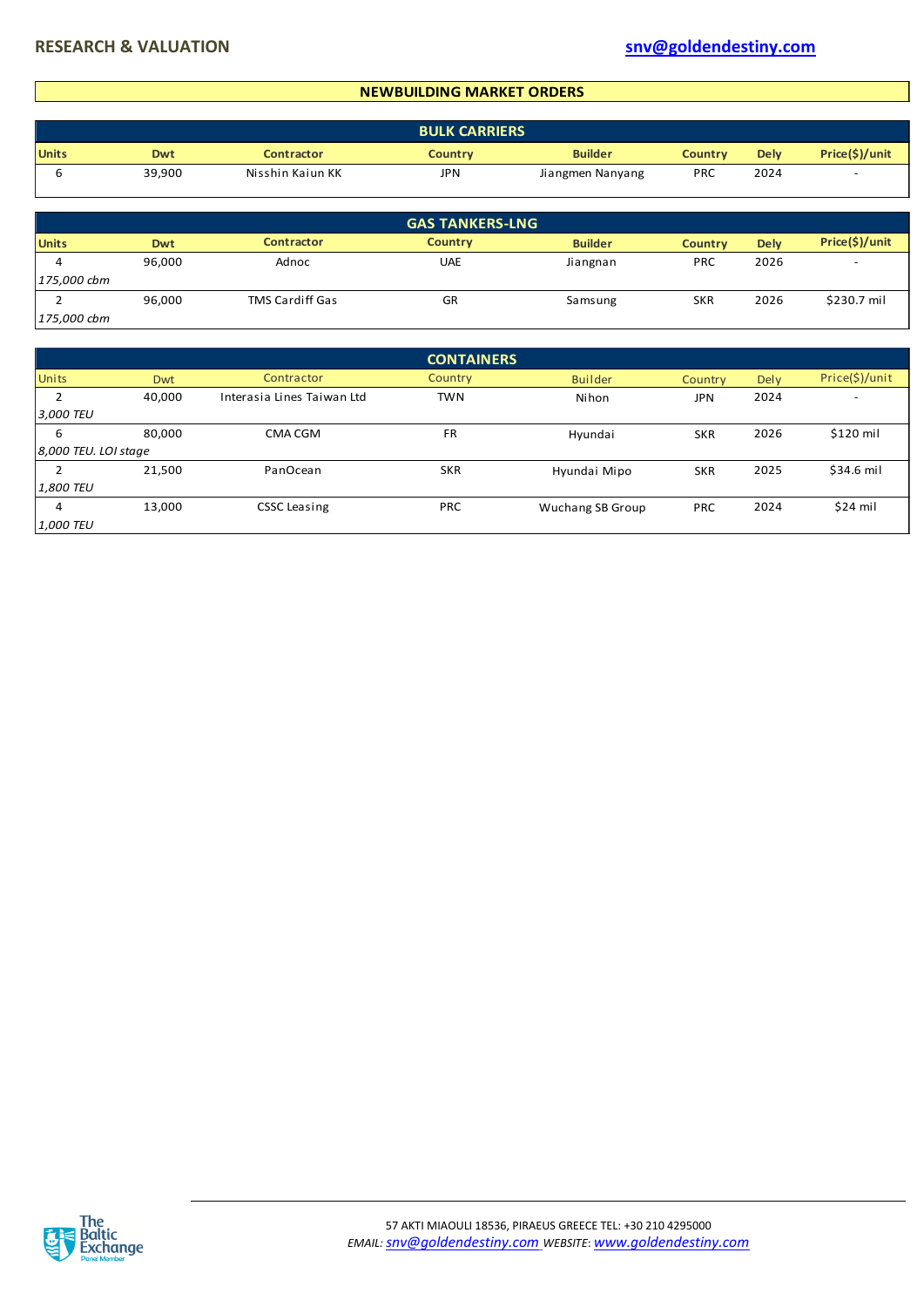## **DEMOLITION MARKET**

## **WEEKLY DEMOLITION ACTIVITY PER VESSEL TYPE**

| <b>VESSEL TYPE</b>      | <b>WEEK 20-2022</b> |          | <b>WEEK 19-2022</b> |          | <b>DEMOLITION ACTIVITY</b>       |
|-------------------------|---------------------|----------|---------------------|----------|----------------------------------|
|                         | <b>Units</b>        | in DWT   | <b>Units</b>        | in DWT   | <b>%w-o-w</b><br>in No. of Units |
| <b>Bulkcarriers</b>     | $\mathcal{P}$       | 45,806   |                     | 149,350  | 100%                             |
| <b>Tankers</b>          | 4                   | 514,773  | 1                   | 107,261  | 300%                             |
| <b>Gas Tankers</b>      | Ω                   | 0        | 0                   | 0        |                                  |
| <b>General Cargo</b>    | 0                   | $\Omega$ | 0                   | $\Omega$ |                                  |
| <b>Containers</b>       | 0                   | 0        | 0                   | $\Omega$ |                                  |
| <b>Reefers</b>          | $\Omega$            | $\Omega$ | 0                   | $\Omega$ |                                  |
| Passenger / Cruise      | 0                   | 0        | 0                   | $\Omega$ |                                  |
| Ro-Ro                   | 0                   | $\Omega$ | 0                   | $\Omega$ |                                  |
| <b>Car Carrier</b>      | 0                   | 0        | 0                   | $\Omega$ |                                  |
| <b>Combined</b>         | 0                   | $\Omega$ | 0                   | $\Omega$ |                                  |
| <b>Special Projects</b> | 0                   | $\Omega$ | O                   | $\Omega$ |                                  |
| <b>TOTAL</b>            | 6                   | 560,579  | 2                   | 256,611  | 200%                             |

### **WEEKLY DEMOLITION ACTIVITY PER DEMO COUNTRY**

| <b>DEMO COUNTRY</b> | <b>WEEK 20-2022</b> |         |              | <b>WEEK 19-2022</b> | <b>DEMOLITION ACTIVITY</b> |
|---------------------|---------------------|---------|--------------|---------------------|----------------------------|
|                     |                     |         |              |                     | $%w-o-w$                   |
|                     | <b>Units</b>        | in DWT  | <b>Units</b> | in DWT              | in No. of Units            |
| <b>Bangladesh</b>   | 2                   | 36,122  |              | 107,261             | 100%                       |
| India               |                     | 50,065  | 0            | O                   |                            |
| Pakistan            |                     | 164,286 | 0            | 0                   |                            |
| China               |                     |         | 0            | 0                   |                            |
| <b>Turkey</b>       |                     |         | ŋ            | 0                   |                            |
| <b>Unknown</b>      |                     | 310,106 | 1            | 149,350             | 0%                         |
| <b>TOTAL</b>        | 6                   | 560,579 | 2            | 256,611             | 200%                       |

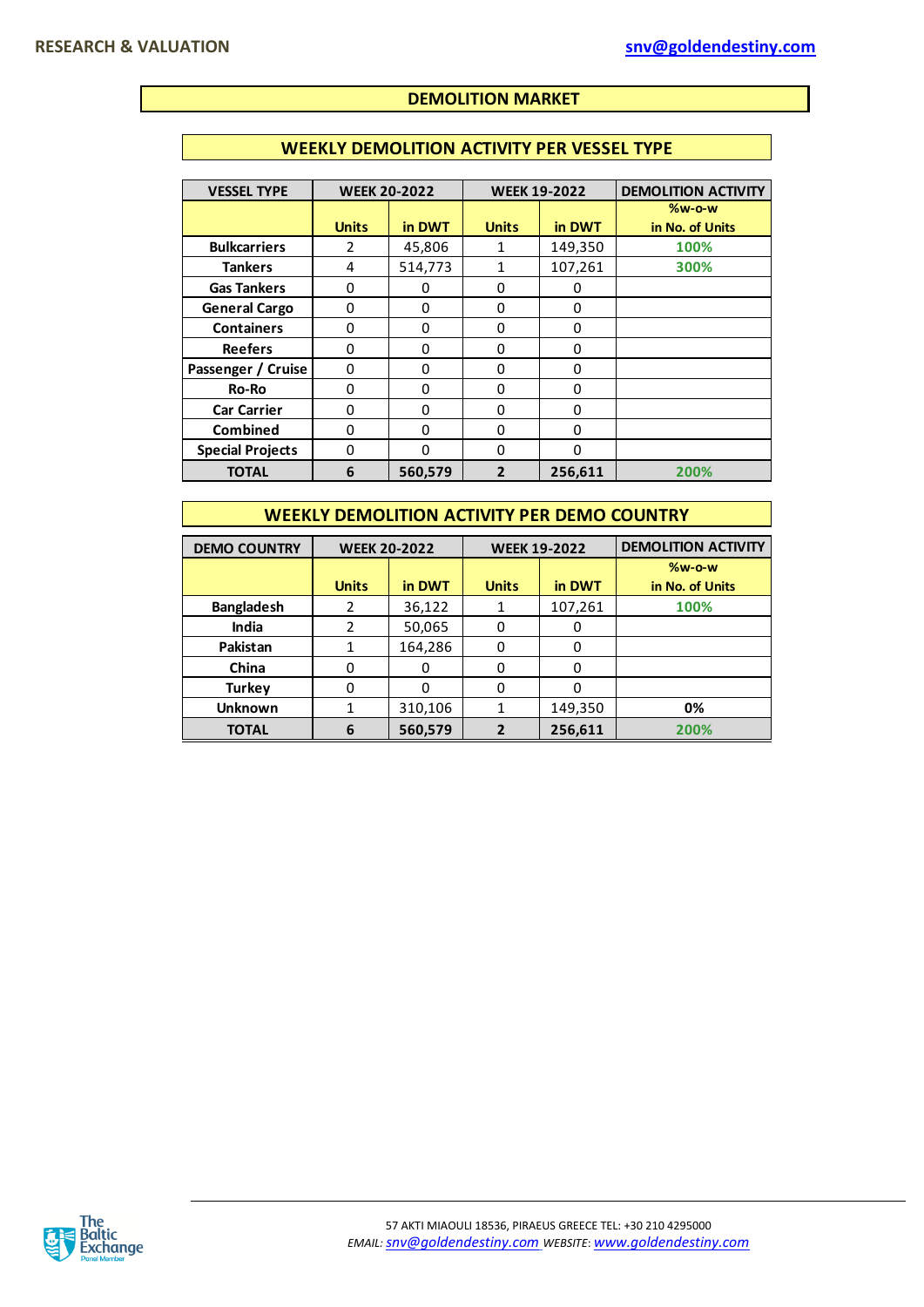|                      | <b>TONNAGE SOLD FOR DEMOLITION</b> |              |                |            |                          |                                |                          |  |  |  |  |
|----------------------|------------------------------------|--------------|----------------|------------|--------------------------|--------------------------------|--------------------------|--|--|--|--|
| <b>Name</b>          | <b>Dwt</b>                         | <b>Built</b> | Country        | <b>LDT</b> | <b>Price</b><br>(5)      | <b>Scrap Price</b><br>$$$ /ldt | Demo<br><b>Country</b>   |  |  |  |  |
| <b>BULK CARRIERS</b> |                                    |              |                |            |                          |                                |                          |  |  |  |  |
| <b>BERKAH 36</b>     | 26,849                             | 1986         | <b>JAPAN</b>   | 6,558      | 4,236,468                | 646                            | BANGLADESH               |  |  |  |  |
| <b>AVIATOR</b>       | 18,957                             | 2007         | <b>JAPAN</b>   | 4,681      | 2,518,378                | 538                            | <b>INDIA</b>             |  |  |  |  |
|                      |                                    |              |                |            |                          |                                | <b>AS IS MUNDRA</b>      |  |  |  |  |
|                      |                                    |              | <b>TANKERS</b> |            |                          |                                |                          |  |  |  |  |
| <b>NIKI</b>          | 310,106                            | 2000         | KOREA, SOUTH   | 40,743     | 27,705,240               | 680                            | $\overline{\phantom{a}}$ |  |  |  |  |
|                      |                                    |              |                |            |                          |                                | AS IS MALAYSIA           |  |  |  |  |
| ODYSSEY              | 164,286                            | 2002         | KOREA, SOUTH   | 24,901     | $\overline{\phantom{a}}$ | $\overline{\phantom{a}}$       | PAKISTAN                 |  |  |  |  |
| <b>BOURNE</b>        | 31,108                             | 1999         | KOREA, SOUTH   | 7,916      | $\overline{\phantom{a}}$ | $\overline{\phantom{a}}$       | <b>INDIA</b>             |  |  |  |  |
| <b>XIANG SHUN</b>    | 9,273                              | 1996         | <b>JAPAN</b>   | 3,175      | 2,032,000                | 640                            | <b>BANGLADESH</b>        |  |  |  |  |

*Note: The reported demolition sales might not reflect the current demolition market*